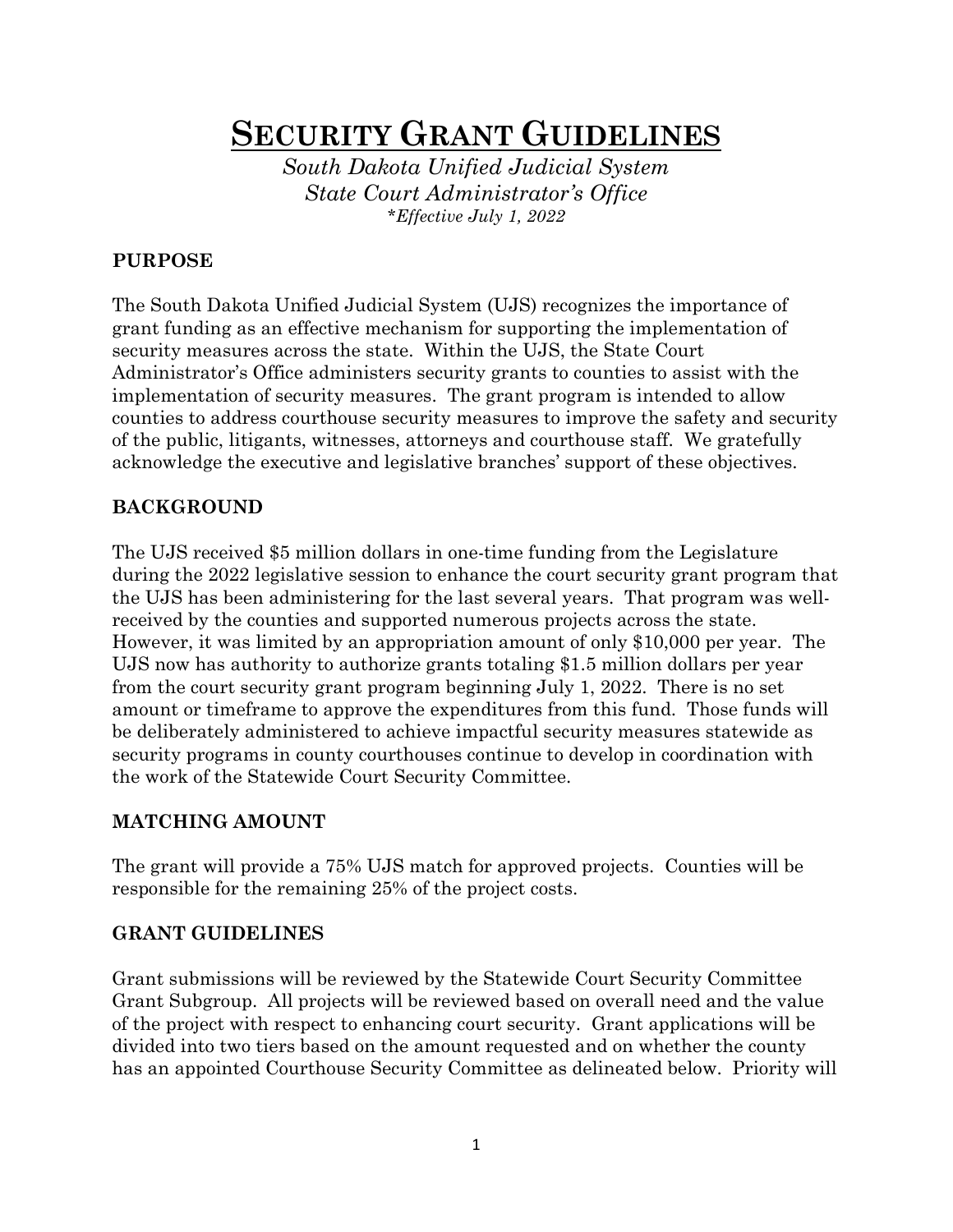be given to grants targeting essential courthouse security measures. All decisions made relating to the award of a grant request are final and not subject to appeal.

# FUNDING CYCLE

Grant requests may be submitted anytime of the year and will be considered on a regular basis by the Statewide Court Security Committee Grant Subgroup. All grant requests will be dependent upon the availability of funds and must be in furtherance of identifiable security objectives.

# GRANT REQUEST ELIGIBILITY

Any county can apply for a courthouse security grant (Tier One request). However, only counties that have a Courthouse Security Committee (CSC) approved by the Presiding Judge of the judicial circuit are eligible for Tier Two grant requests. Any county may request creation of a multi-disciplinary CSC by contacting their Presiding Judge to begin the process.

# TIER ONE GRANT REQUEST

GRANT REQUESTS FOR A UJS MATCH UP TO \$10,000.

#### Eligibility:

- A county's Tier One requests may not exceed \$10,000 in UJS matching funds during a fiscal year.
- Supporting cost documentation must accompany the application and include one or more reliable cost estimates.
- An implementation report and certification will be required of grant recipients and all expenditures must be verified after the award is made to ensure the funds are expended in accordance with the application.
- Any request must be endorsed by the Presiding Judge of the judicial circuit.
- Tier One requests will be funded for the following types of improvements:
	- o Duress alarm systems
	- o Metal detectors
	- o Locks and peepholes
	- o Ballistic paneling
	- o Ballistic glass
	- o Security training
	- o Lighting
	- o Video surveillance equipment
		- o See appendix A: Guidelines for Video Surveillance, Electronic Door Locks and Duress Alarms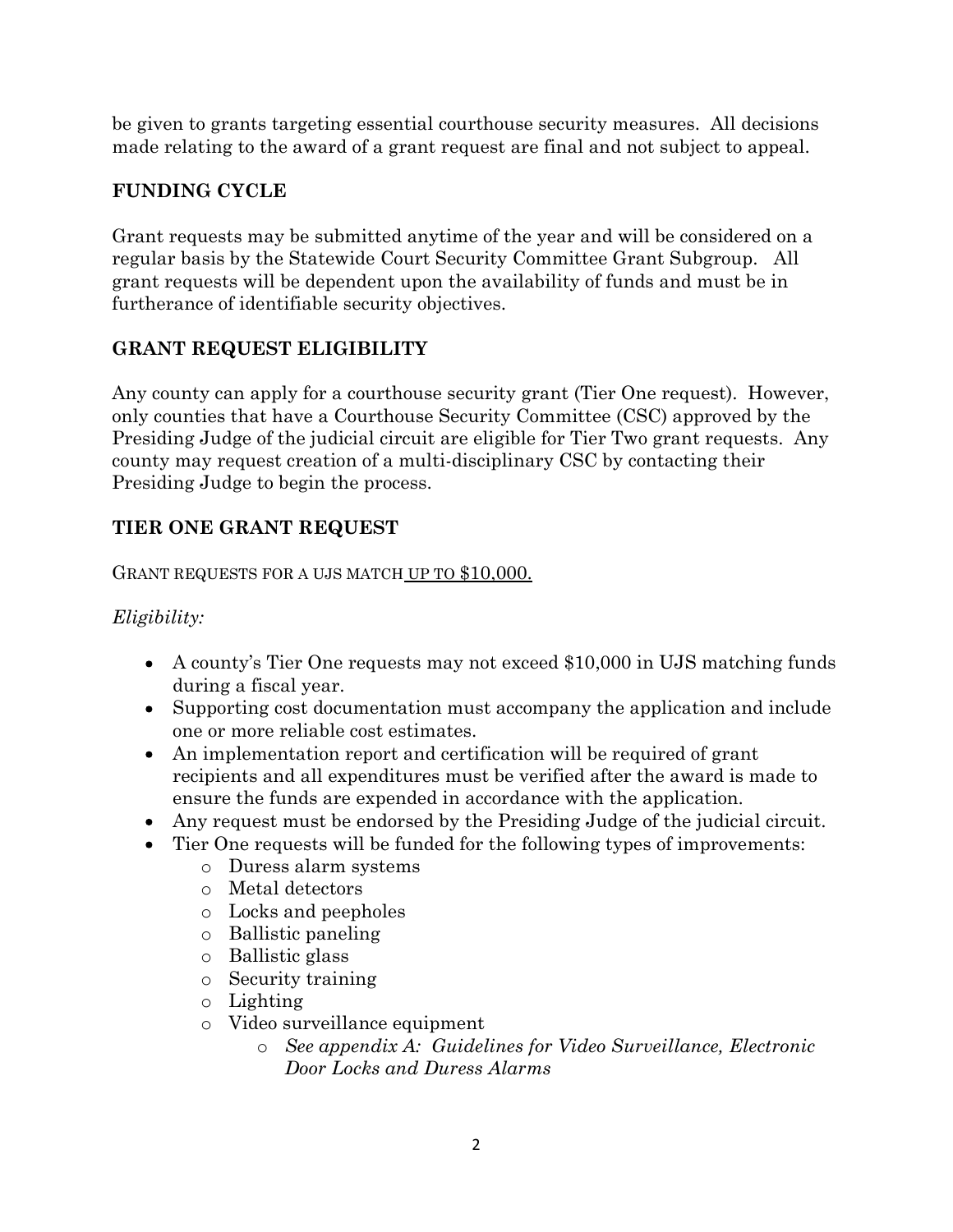o Other items demonstrating a clear security improvement with a UJS match up to \$10,000

# TIER TWO GRANT REQUEST

#### GRANT REQUESTS FOR A UJS MATCH OVER \$10,000

# Eligibility:

- A grant application must clearly identify the court security need or needs being addressed and how the project will benefit the security of the courthouse.
- A Courthouse Security Committee must be in place in the requesting county and the CSC must endorse and support the grant application.
- The application must identify those security standards and guidelines for which a grant award would assist in achieving compliance.
- Priority will be given to grant requests supported by a recent security assessment.
- In the absence of a recent security assessment, the need for the project may be supported by security incident reports or information describing how the project will address and mitigate weaknesses in a courthouse security plan.
- Supporting cost documentation must accompany the application and include one or more reliable cost estimates.
- Matching funds may not be requested for employee salaries, mileage, per diem, or lodging.
- An implementation and certification report will be required of grant recipients and all expenditures must be verified and the final invoice paid before the grant award is made.
- An application must be endorsed by the Presiding Judge of the judicial circuit.

# APPLICATION REQUIREMENTS

Grant application forms are available on the UJS website at ujs.sd.gov and attached to this document as Appendix B and C.